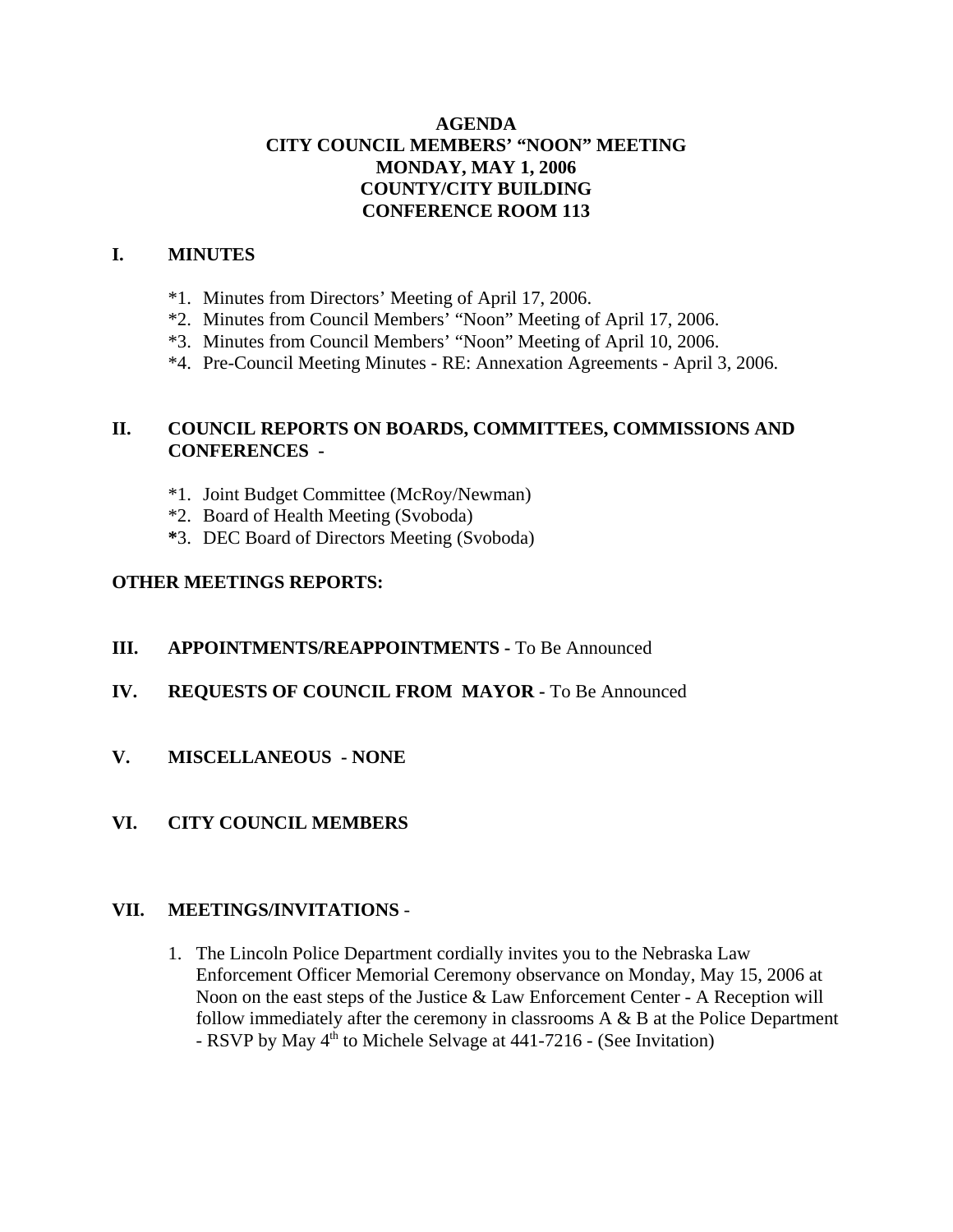- 2. Open House Public Meeting for three Southwest Lincoln projects: South Coddington Avenue Roadway Design; West "A" Street Roadway Design; and Southwest  $40<sup>th</sup>$ Street Viaduct; on Wednesday, May 3, 2006 from 6:00 p.m. to 7:30 p.m. at Roper Elementary School, 2323 S. Coddington Avenue - (See Invitation)
- 3. Youth Leadership Lincoln Class X Graduation Dinner-Celebrating the 80% on Wednesday, May 17, 2006 - 6:00 p.m, Social - 6:30 p.m., Dinner served - 7:00 p.m., Program - at BryanLGH East Plaza, 1600 South 48<sup>th</sup> Street - Cost \$20.00 per person -RSVP by May  $10<sup>th</sup>$  - (See Invitation)
- 4. Laramie River Station (LRS) Generation Facility Tour, Trip to LRS in Wheatland, Wyoming - Our plans are to charter a plan and visit the plant on Thursday, May 4, 2006 - (The schedule would be to leave from Lincoln early Thursday morning and return late afternoon or early evening the same day)- RSVP to Mary Tomlinson, LES at 473-3202 - (See Invitation)
- 5. Please Join Harvey Perlman, Chancellor, University of Nebraska-Lincoln & Terry L. Fairfield, CEO, University of Nebraska Foundation, for the groundbreaking of the International Quilt Study Center on Friday, May 12, 2006 at 3:00 p.m. at 33rd & Holdrege Streets - (See Invitation)

## **VIII. ADJOURNMENT**

## **\*HELD OVER FROM APRIL 24, 2006.**

ca050106/tjg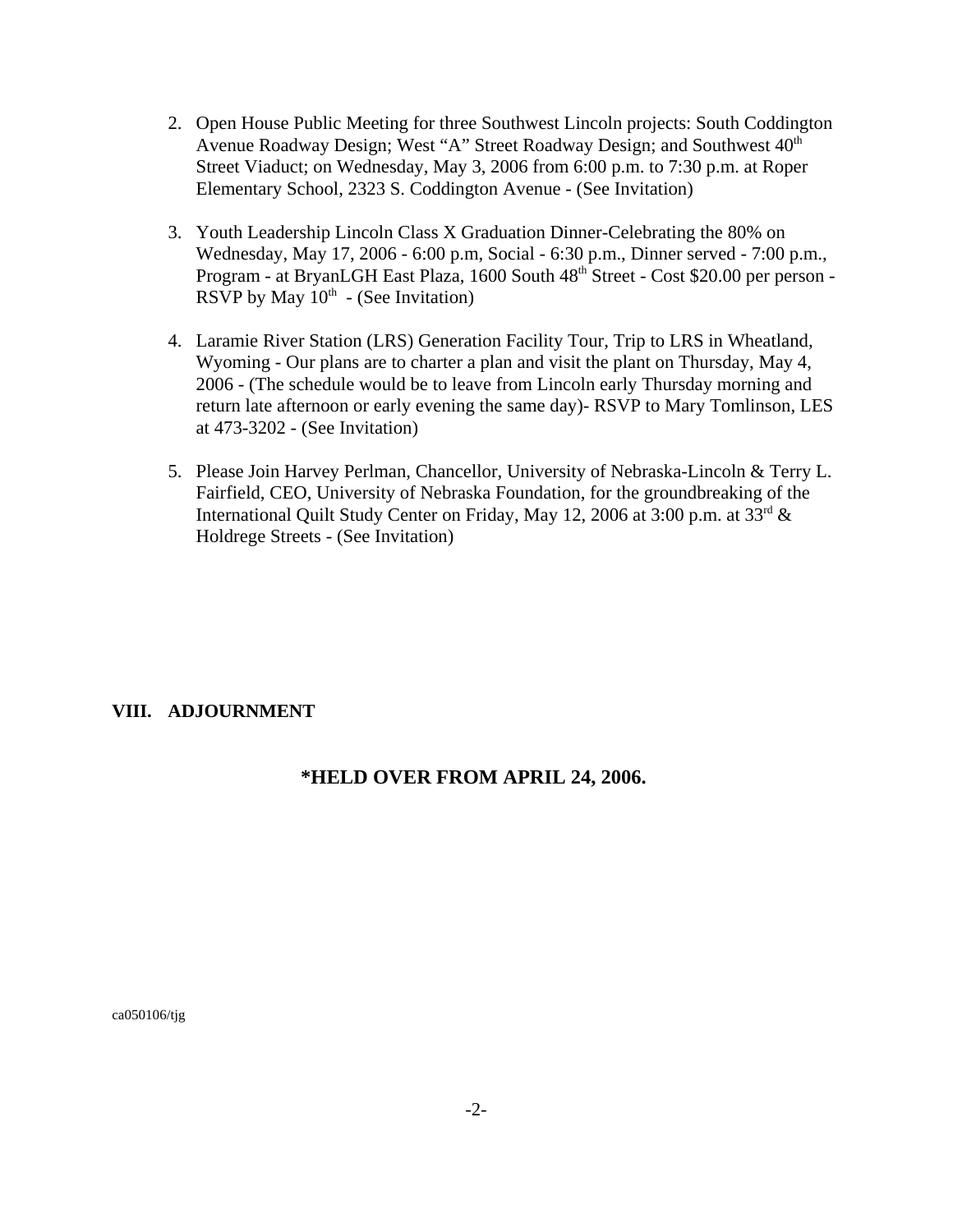## **MINUTES CITY COUNCIL MEMBERS' "NOON" MEETING MONDAY, MAY 1, 2006 COUNTY/CITY BUILDING CONFERENCE ROOM 113**

**Council Members Present:** Ken Svoboda, Chair; Patte Newman, Vice-Chair; Jonathan Cook, Dan Marvin, Robin Eschliman, Jon Camp, Annette McRoy.

**Others Present:** Mark Bowen, Ann Harrell, Rick Hoppe, Mayor's Office; Dana Roper, City Attorney; and Tammy Grammer, City Council Staff.

#### **I. MINUTES**

- \*1. Minutes from Directors' Meeting of April 17, 2006.
- \*2. Minutes from Council Members' "Noon" Meeting of April 17, 2006.
- \*3. Minutes from Council Members' "Noon" Meeting of April 10, 2006.
- \*4. Pre-Council Meeting Minutes RE: Annexation Agreements April 3, 2006.

Chair Ken Svoboda, by acclamation approved the minutes. No objections were offered.

## **II. COUNCIL REPORTS ON BOARDS, COMMITTEES, COMMISSIONS AND CONFERENCES**

- \*1. **Joint Budget Committee** (McRoy/Newman) Newman stated it was a standard meeting, she then called on Rick Hoppe. Hoppe reported preparation started for reviewing the United Way Review Teams' recommendations. Newman added they are emphasizing funding programs and not people this year so will be a major change for the United Way. Hoppe stated they discussed each individual recommendation for the JBC and it didn't appear there was any significant changes from previous years.
- \*2. **Board of Health Meeting** (Svoboda) Svoboda stated he and Hoppe, because of other commitments, only attended the last ten minutes of the meeting. He thought the meeting mostly consisted of a recap of the 2005 activities, which was also presented the same evening at the Board of Health annual awards banquet.
- **\***3. **DEC Board of Directors Meeting** (Svoboda) Svoboda reported they had a meeting last week in which they presented data showing 10% increases from budgeted energy sales over the previous year. He stated it is based on the fact we're 4% below on budget and also due to being able to purchase natural gas at a lower rate. There was also a vote for expenditures to spend up to \$15,000, but hope it is considerably less than this figure for the feasibility study of adding the 233 Building, Election Commissioners Office, and The Courthouse Plaza to DEC. Will be reviewing and presenting the information at our next meeting in June. Svoboda reiterated it was just a feasibility study at this time.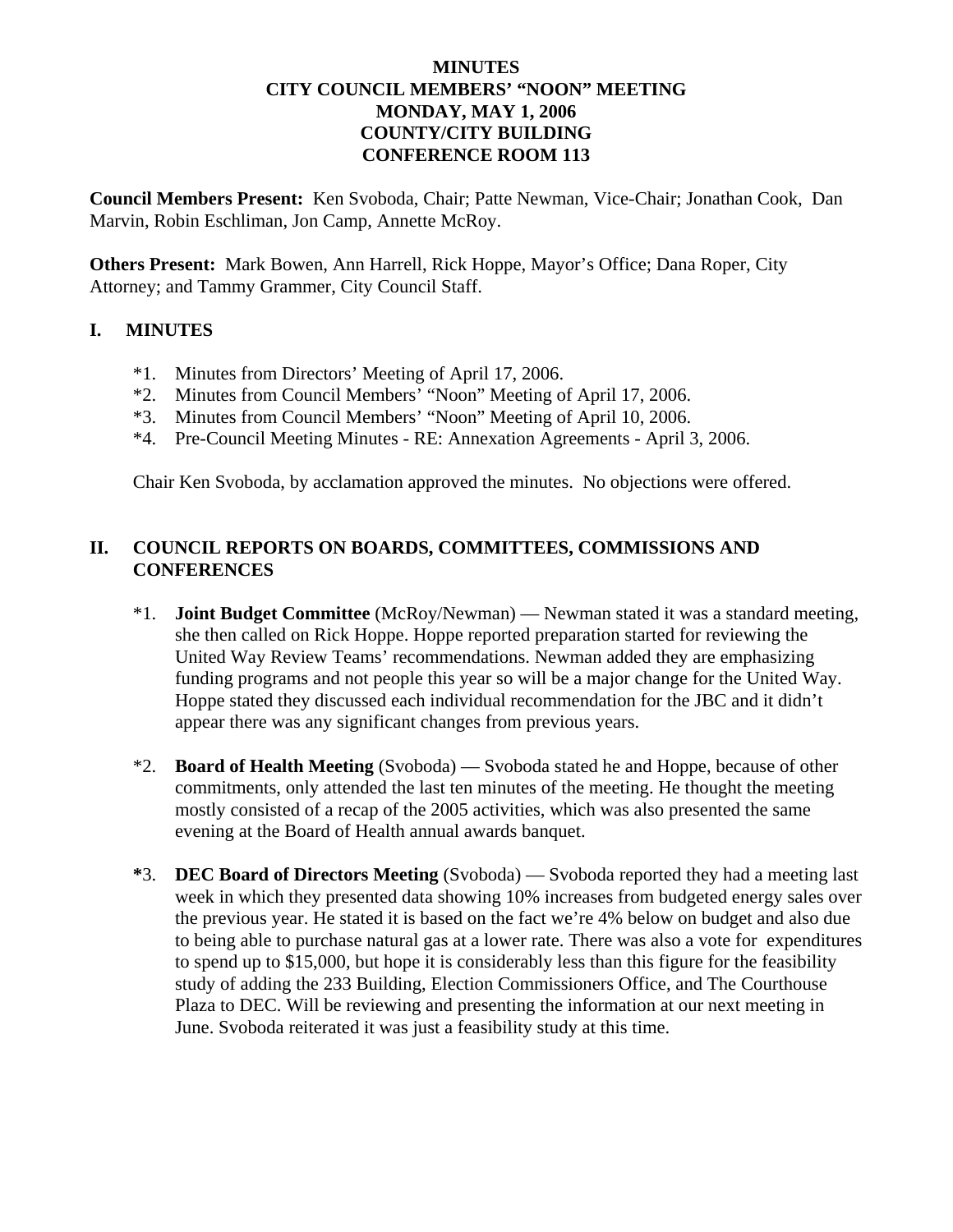#### **OTHER MEETINGS REPORTS:**

Newman reported she attended the final red-tag, or disorderly house, meeting. Stated they have had three meetings and also have addressed items which Eschliman had spoken to Chief Casady about. Newman said they developed a flow chart as to what the police do when they receive a call of a wild party, and then went through the different steps to resolve. Newman stated she would distribute the flow chart they created, which is important for educational purposes. She stated they are trying to monitor and if they're dealing with the problems correctly. Newman said they will try to do educational TV on Channel 5, with dispatch also wanting to be involved and will do their own educational campaign. Newman stated both will try to influence some bad landlords to take more proactive action when dealing with some of the problems. She stated it is a good process and thinks they'll continually move forward.

#### **III. APPOINTMENTS/REAPPOINTMENTS -**

#### **RICK HOPPE**

Hoppe stated no new appointments. He stated he wanted help in correcting staff instances, which is on today's agenda.

#### **IV. REQUESTS OF COUNCIL FROM MAYOR -**

#### **MARK BOWEN**

Bowen said they looked over the pending list, which was talked about a couple of weeks ago, and taken off of today's agenda were Items 30, 31, 37, and 38. Bowen said one question was No. #44, and questioned if they should take off. Svoboda answered to also take Item 44 off.

Bowen stated the other item was the sex offender legislation. He said our intention was the new legislation would get substituted, with the current item number 42 being substituted with a newer version to be compliant with the State law. Bowen stated it was included in the Council packet for the coming week with everyone having the substitute in hand before the meeting.

Bowen said Item number 43 would be taken off the pending list.

Newman asked if Council could get a copy of what the State passed, as well as background information? Bowen said it was included with the substitute. Newman said she appreciated a summary. Cook commented might be a 50 page summary. Newman said a standard reply is, no, we don't want the 500 page version. Camp said he had seventeen pages. Cook said since no one knows the timing of when this might be acted on and there should be time for proper advertising and posting, your substitute will be done by Thursday? So, it can go in the packets, and on-line, the substitute item for people to click on.

Cook said he would make the motion to have public hearing on the  $15<sup>th</sup>$  and action on the  $22<sup>nd</sup>$ .

**ANN HARRELL -** No comments.

**DANA ROPER, City Attorney -** No comments.